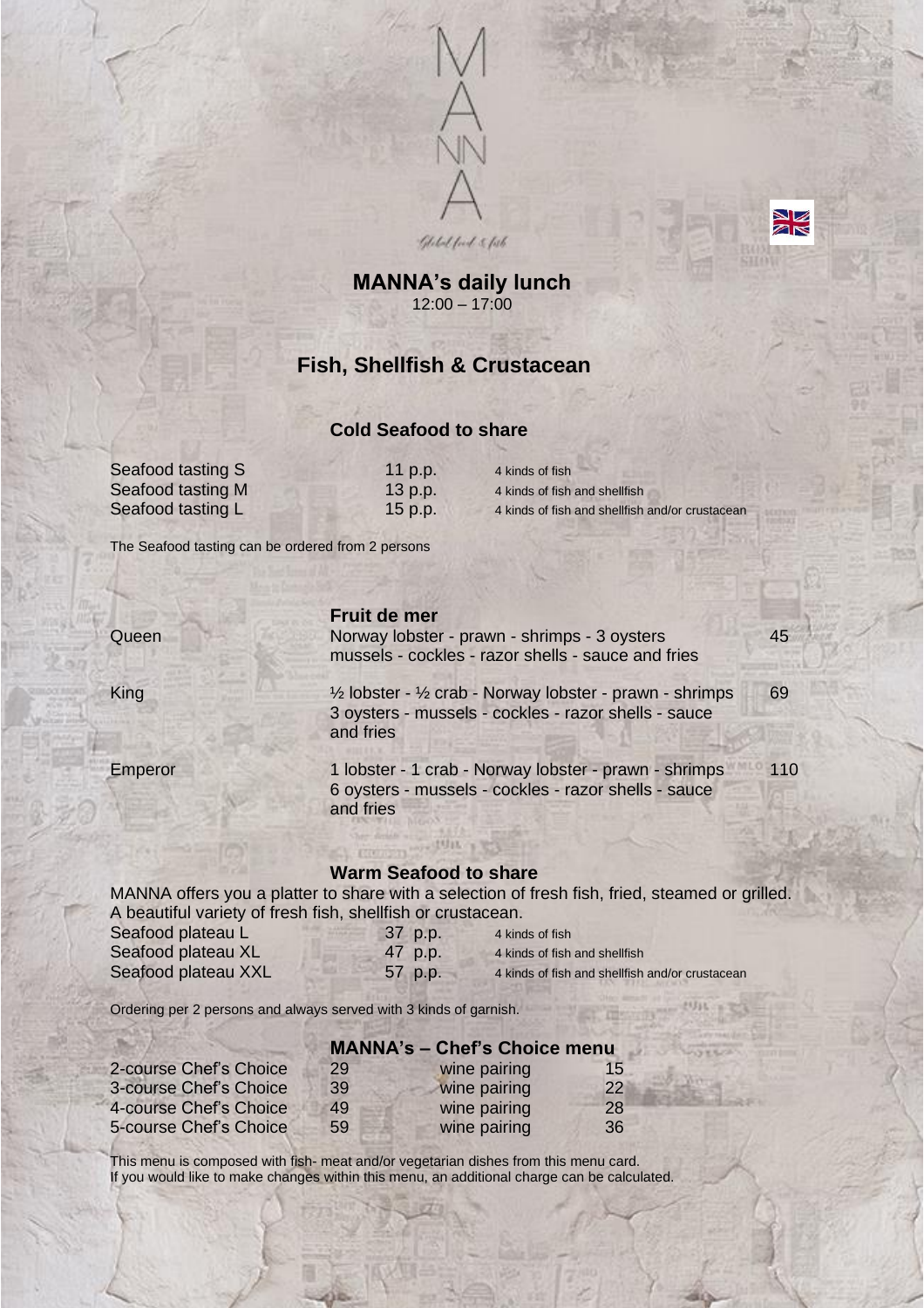

N<br>K

# **MANNA's daily lunch** 12:00 – 17:00

|                              | <b>Soup</b>                                            |             |
|------------------------------|--------------------------------------------------------|-------------|
| Bisque d'homard              | shellfish - crustacean - rouille - croutons            | 14          |
| Asian pumpkin soup           | coconut - carrot - ginger - almond                     | 12V         |
|                              | <b>Salad</b>                                           |             |
| <b>Thai Tube</b>             | bok choy - mango - chili pepper - emping - cashew      | 13V         |
| Seafood                      | lettuce leaves - Parmesan - tomato - croutons          | 15          |
| Pata Negra                   | panzanella - lettuce - tomato - Taggiasca olives       | 16          |
|                              | <b>Sandwich</b>                                        |             |
| Croque goat's cheese         | herb salad - honey - nuts                              | 11V         |
| Sea food club                | prawns or smoked salmon - egg - horseradish sauce      | 13          |
| Chicken club                 | chicken - bacon - avocado - tomato - egg - curry       | 13          |
|                              | <b>Eggs</b>                                            |             |
| Scrambled egg                | fresh truffle - toast                                  | 15V         |
| Sunny side up                | 3 fried eggs - ham - cheese and/or bacon               | 11          |
| <b>Omelette MANNA</b>        | smoked salmon - green herbs                            | 13          |
| Egg benedict                 | poached egg - smoked ham - Hollandaise                 | 12          |
|                              | <b>Global food</b>                                     |             |
| <b>MANNA's classic Bento</b> | sashimi salmon - tuna - Thai salad - oyster - yakitori | 23          |
|                              | tempura shrimp- Asian steak tartar - pho               |             |
| <b>Steak tartar</b>          | oyster - truffle crumble - ponzu - beech fungus        | 13          |
| <b>Beef carpaccio</b>        | "the Original" - hand - beaten                         | 16          |
| Foie gras                    | apple - brioche - aceto balsamic syrup                 | 22          |
| Pasta linguine               | Parmesan - black pepper - truffle - olive oil          | <b>18 V</b> |
| Pasta shells                 | linguine - cockles - mussels - razor shells            | 18          |
| Smokey pork belly            | pumpkin - carrot- hazelnut - vadouvan                  | 21          |
| <b>Tournedos</b>             | potato cream – vegetables – beech fungus               | 34          |
| <b>Tournedos Rossini</b>     | foie gras - truffle - potato cream -                   | 42          |
|                              | vegetables - beech fungus                              |             |
|                              | both tournedos takes a preparation time for 30 minutes |             |

#### **Fishbar**

Catch of the Day Too much to mention!

You will find our selection and current prices on the blackboard behind the Seafood Bar. Please feel free to consult our kitchen staff about possible preparations. Complete your dishes by ordering one or more garnishes with your choice of fish.

### **Side Dishes**

| fries      | potatoes         |     |
|------------|------------------|-----|
| vegetables | salad            |     |
| pasta      | supplement bread | 2.5 |

### MANNA's classic Bento